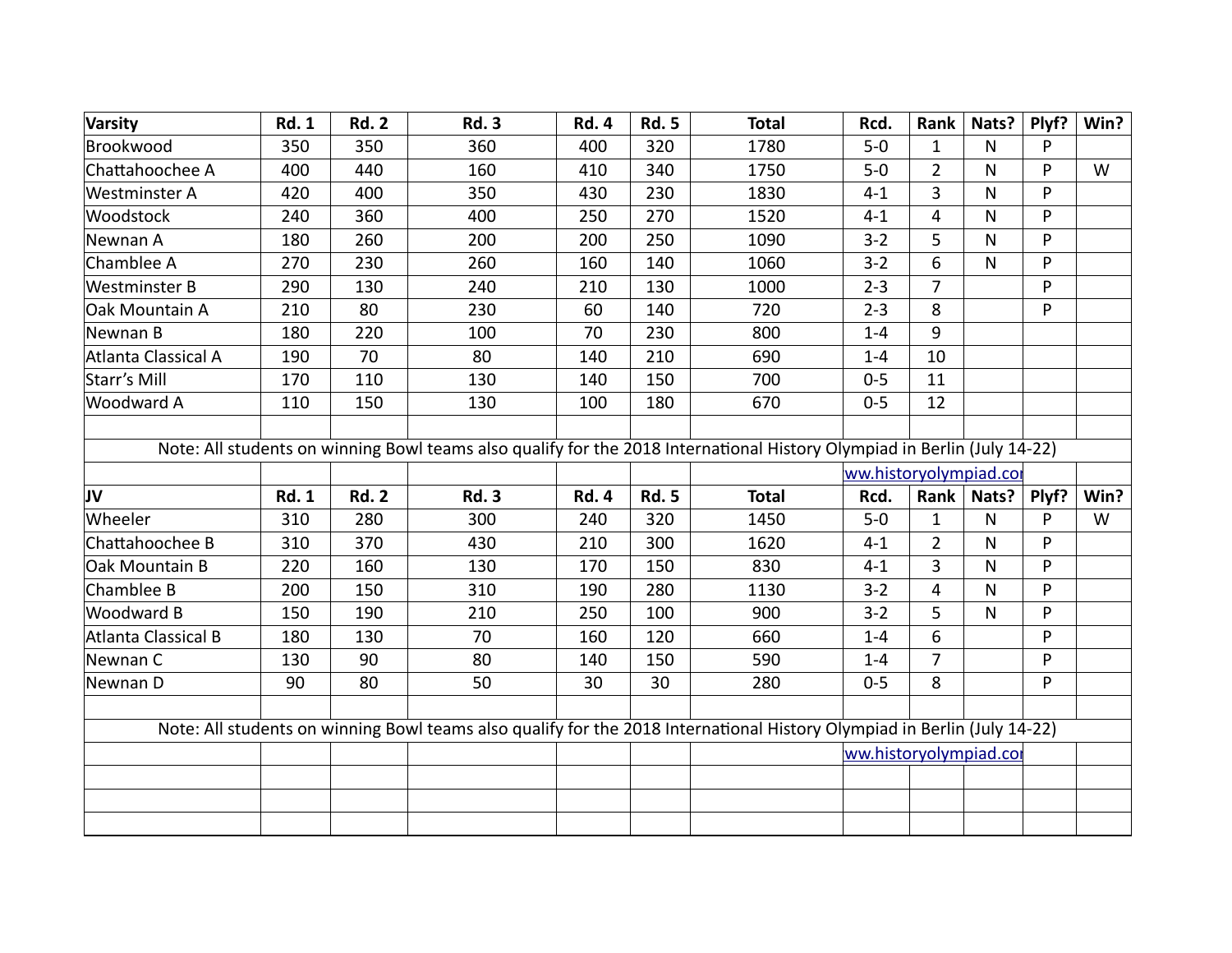| <b>MS</b>            | <b>Rd. 1</b>  | <b>Rd. 2</b> | <b>Rd. 3</b>         | <b>Rd. 4</b>  | <b>Rd. 5</b> | <b>Total</b>                                                                                                             | Rcd.          | Rank           | Nats?        | Plyf? | Win? |
|----------------------|---------------|--------------|----------------------|---------------|--------------|--------------------------------------------------------------------------------------------------------------------------|---------------|----------------|--------------|-------|------|
| Creekland A          | 380           | 260          | 300                  | 290           | 220          | 1450                                                                                                                     | $5-0$         | $\mathbf{1}$   | $\mathsf{N}$ | P     | W    |
| River Trail A        | 230           | 300          | 260                  | 230           | 140          | 1160                                                                                                                     | $4 - 1$       | $\overline{2}$ | N            | P     |      |
| Creekland B          | 180           | 240          | 230                  | 150           | 230          | 1030                                                                                                                     | $4 - 1$       | $\overline{3}$ | N            | P     |      |
| River Trail B        | 240           | 130          | 180                  | 50            | 210          | 810                                                                                                                      | $4 - 1$       | $\overline{4}$ | N            | P     |      |
| Chamblee C           | 260           | 260          | 120                  | 120           | 270          | 1030                                                                                                                     | $3 - 2$       | 5              | N            | P     |      |
| Aaron Cohn           | 230           | 20           | 140                  | 120           | 140          | 650                                                                                                                      | $3 - 2$       | 6              | $\mathsf{N}$ | P     |      |
| <b>Team Cougars</b>  | 60            | 80           | 70                   | 100           | 100          | 410                                                                                                                      | $1 - 4$       | 7              |              | P     |      |
| <b>Team Wildcats</b> | 60            | 60           | 130                  | 60            | 90           | 400                                                                                                                      | $1 - 4$       | 8              |              | P     |      |
| Rutland B            | 40            | 20           | 30                   | 50            | 30           | 170                                                                                                                      | $0 - 5$       | 9              |              |       |      |
| Rutland A            | 30            | 10           | 60                   | 30            | 20           | 150                                                                                                                      | $0 - 5$       | 10             |              |       |      |
|                      |               |              |                      |               |              |                                                                                                                          |               |                |              |       |      |
|                      |               |              |                      |               |              | Note: All students on winning Bowl teams also qualify for the 2018 International History Olympiad in Berlin (July 14-22) |               |                |              |       |      |
|                      |               |              |                      |               |              | ww.historyolympiad.col                                                                                                   |               |                |              |       |      |
| Round 1              | <b>Scores</b> |              | <b>Round 2</b>       | <b>Scores</b> |              | Round 3                                                                                                                  | <b>Scores</b> |                |              |       |      |
| Creekland A          | 380           |              | Creekland A          | 260           |              | River Trail B                                                                                                            | 180           |                |              |       |      |
| <b>Team Cougars</b>  | 60            |              | Aaron Cohn           | 20            |              | Aaron Cohn                                                                                                               | 140           |                |              |       |      |
|                      |               |              |                      |               |              |                                                                                                                          |               |                |              |       |      |
| River Trail B        | 240           |              | <b>River Trail B</b> | 130           |              | Creekland A                                                                                                              | 300           |                |              |       |      |
| <b>Rutland A</b>     | 30            |              | <b>Team Cougars</b>  | 80            |              | <b>Rutland B</b>                                                                                                         | 30            |                |              |       |      |
|                      |               |              |                      |               |              |                                                                                                                          |               |                |              |       |      |
| Aaron Cohn           | 230           |              | Chamblee C           | 260           |              | Creekland B                                                                                                              | 230           |                |              |       |      |
| Rutland B            | 40            |              | <b>Rutland B</b>     | 20            |              | <b>Team Cougars</b>                                                                                                      | 70            |                |              |       |      |
|                      |               |              |                      |               |              |                                                                                                                          |               |                |              |       |      |
| River Trail A        | 230           |              | Creekland B          | 240           |              | <b>Team Wildcats</b>                                                                                                     | 130           |                |              |       |      |
| Creekland B          | 180           |              | <b>Rutland A</b>     | 10            |              | Rutland A                                                                                                                | 60            |                |              |       |      |
|                      |               |              |                      |               |              |                                                                                                                          |               |                |              |       |      |
| Chamblee C           | 260           |              | <b>River Trail A</b> | 300           |              | River Trail A                                                                                                            | 260           |                |              |       |      |
| Team Wildcats        | 60            |              | Team Wildcats        | 60            |              | Chamblee C                                                                                                               | 120           |                |              |       |      |
|                      |               |              |                      |               |              |                                                                                                                          |               |                |              |       |      |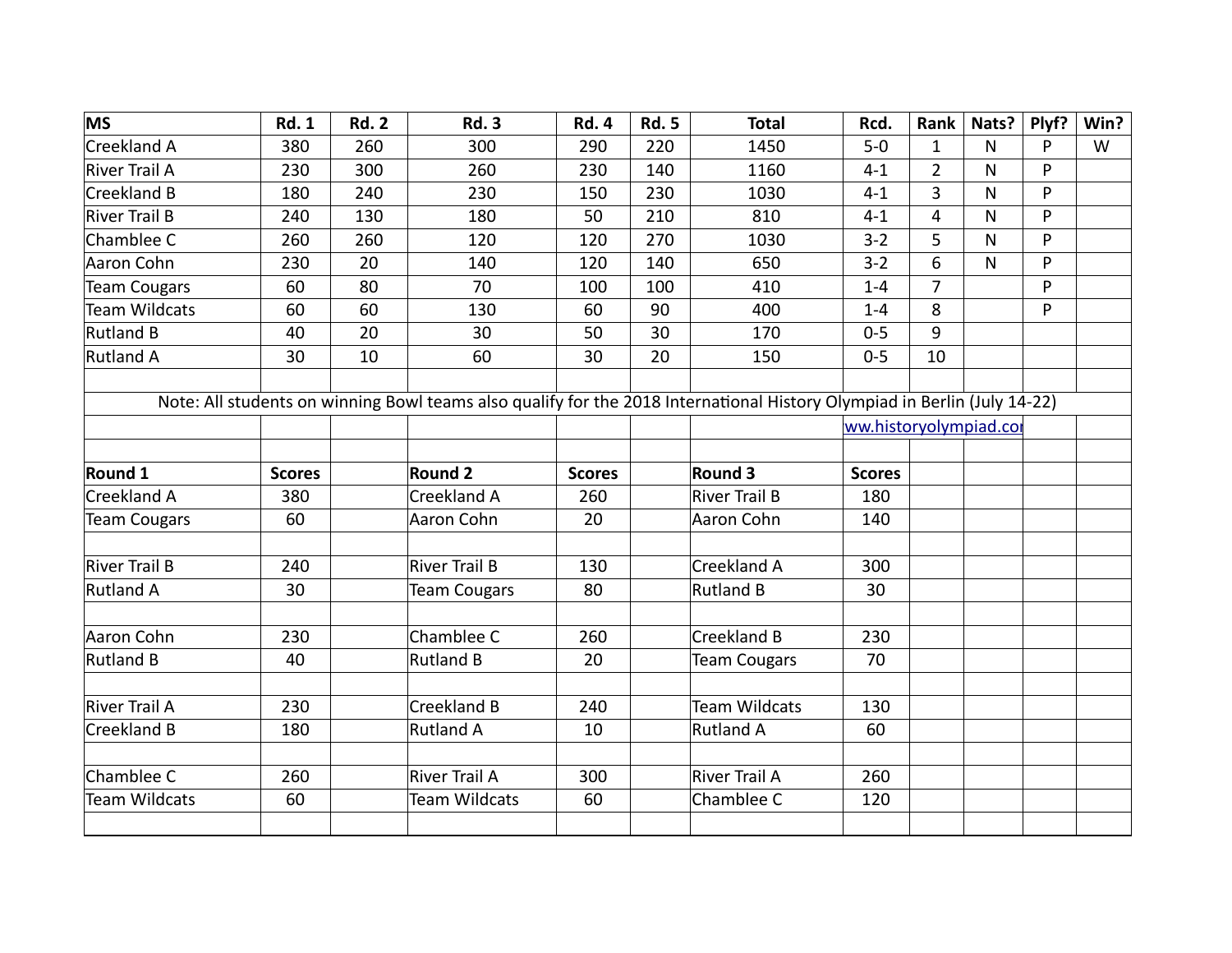| Wheeler              | 310 | Chattahoochee B      | 370 | Chamblee B           | 310 |  |  |
|----------------------|-----|----------------------|-----|----------------------|-----|--|--|
| Newnan C             | 130 | Newnan C             | 80  | Newnan D             | 50  |  |  |
|                      |     |                      |     |                      |     |  |  |
| Chattahoochee B      | 310 | Wheeler              | 280 | Wheeler              | 300 |  |  |
| Chamblee B           | 200 | Chamblee B           | 150 | Oak Mountain B       | 130 |  |  |
| Oak Mountain B       | 220 | Oak Mountain B       | 160 | Chattahoochee B      | 430 |  |  |
| Woodward B           | 150 | Newnan D             | 80  | Atlanta Classical B  | 70  |  |  |
| Atlanta Classical B  | 180 | Woodward B           | 190 | Woodward B           | 210 |  |  |
| Newnan D             | 90  | Atlanta Classical B  | 130 | Newnan C             | 90  |  |  |
|                      | 400 |                      |     | Oak Mountain A       |     |  |  |
| Chattahoochee A      |     | Newnan A             | 260 |                      | 230 |  |  |
| Newnan A             | 180 | Woodward A           | 150 | Woodward A           | 130 |  |  |
| Oak Mountain A       | 210 | Chattahoochee A      | 440 | Westminster A        | 350 |  |  |
| Atlanta Classical A  | 190 | Oak Mountain A       | 80  | Newnan A             | 200 |  |  |
| <b>Westminster A</b> | 420 | Westminster A        | 420 | Chattahoochee A      | 160 |  |  |
| Woodward A           | 110 | Atlanta Classical A  | 70  | Atlanta Classical A  | 80  |  |  |
| Chamblee A           | 270 | Chamblee A           | 230 | Woodstock            | 400 |  |  |
|                      |     |                      |     |                      |     |  |  |
| Starr's Mill         | 170 | Newnan B             | 220 | Newnan B             | 100 |  |  |
| <b>Westminster B</b> | 290 | Woodstock            | 360 | Brookwood            | 360 |  |  |
| Newnan B             | 180 | Starr's Mill         | 110 | Starr's Mill         | 130 |  |  |
| Brookwood            | 350 | Brookwood            | 350 | Chamblee A           | 260 |  |  |
| Woodstock            | 240 | <b>Westminster B</b> | 130 | <b>Westminster B</b> | 240 |  |  |
|                      |     |                      |     |                      |     |  |  |
|                      |     |                      |     |                      |     |  |  |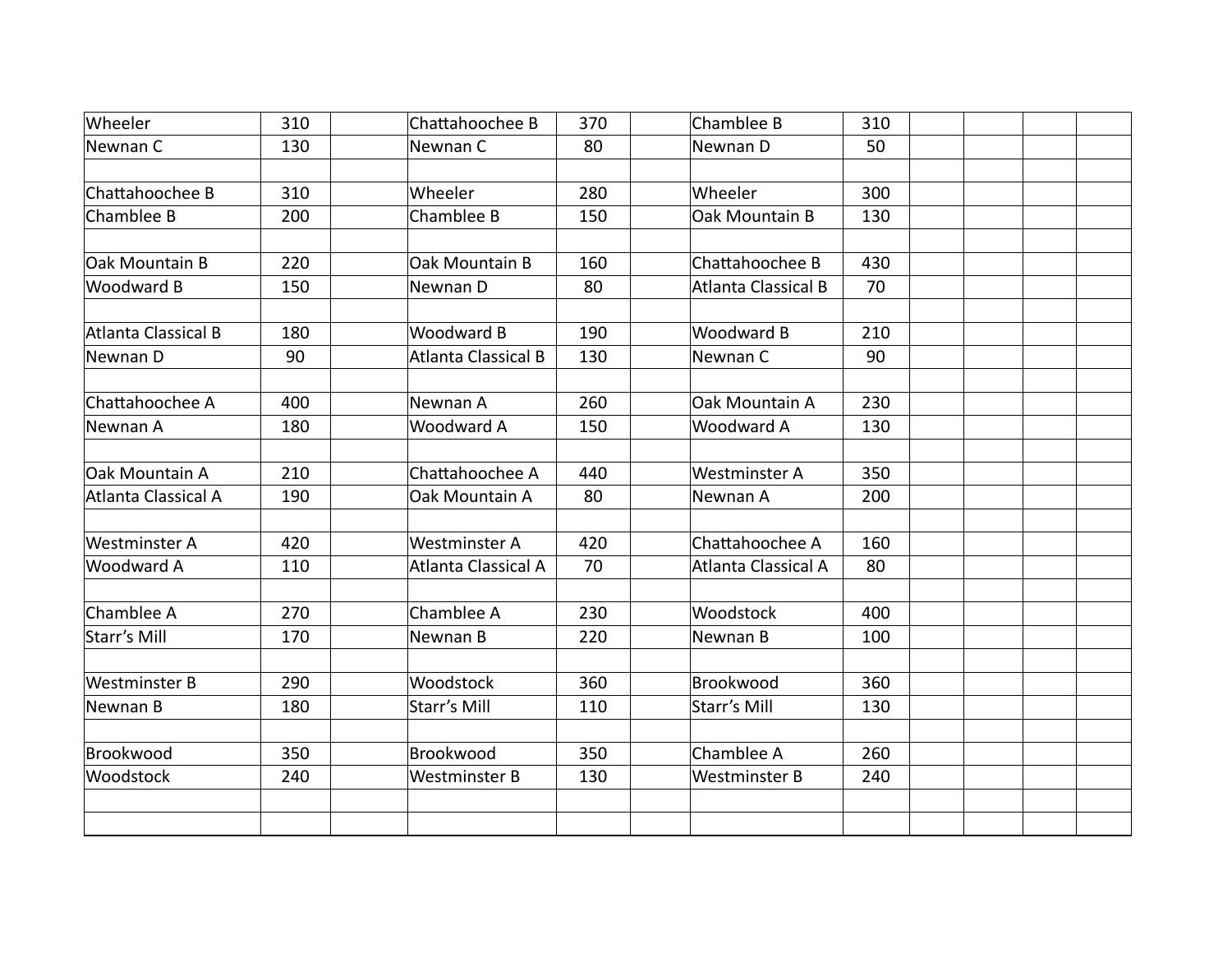| Round 4              | <b>Scores</b> | <b>Round 5</b>             | <b>Scores</b> |  |  |  |  |
|----------------------|---------------|----------------------------|---------------|--|--|--|--|
| Creekland B          | 150           | Creekland B                | 230           |  |  |  |  |
| Chamblee C           | 120           | <b>Team Wildcats</b>       | 90            |  |  |  |  |
|                      |               |                            |               |  |  |  |  |
| Aaron Cohn           | 120           | Aaron Cohn                 | 140           |  |  |  |  |
| <b>Team Wildcats</b> | 60            | <b>Team Cougars</b>        | 100           |  |  |  |  |
|                      |               |                            |               |  |  |  |  |
| Creekland A          | 290           | Creekland A                | 220           |  |  |  |  |
| <b>River Trail B</b> | 50            | <b>River Trail A</b>       | 140           |  |  |  |  |
|                      |               |                            |               |  |  |  |  |
| <b>Team Cougars</b>  | 100           | <b>River Trail B</b>       | 210           |  |  |  |  |
| <b>Rutland B</b>     | 50            | <b>Rutland B</b>           | 30            |  |  |  |  |
|                      |               |                            |               |  |  |  |  |
| River Trail A        | 230           | Chamblee C                 | 270           |  |  |  |  |
| <b>Rutland A</b>     | 30            | <b>Rutland A</b>           | 20            |  |  |  |  |
|                      |               |                            |               |  |  |  |  |
| Woodward B           | 250           | Chattahoochee B            | 300           |  |  |  |  |
| Newnan D             | 30            | Woodward B                 | 100           |  |  |  |  |
|                      |               |                            |               |  |  |  |  |
| Oak Mountain B       | 170           | Chamblee B                 | 280           |  |  |  |  |
| Atlanta Classical B  | 160           | <b>Atlanta Classical B</b> | 120           |  |  |  |  |
|                      |               |                            |               |  |  |  |  |
| Chamblee B           | 190           | Oak Mountain B             | 150           |  |  |  |  |
| Newnan C             | 140           | Newnan C                   | 140           |  |  |  |  |
|                      |               |                            |               |  |  |  |  |
| Wheeler              | 240           | Wheeler                    | 320           |  |  |  |  |
| Chattahoochee B      | 210           | Newnan D                   | 30            |  |  |  |  |
|                      |               |                            |               |  |  |  |  |
| Chattahoochee A      | 410           | Chattahoochee A            | 340           |  |  |  |  |
| Woodward A           | 100           | Westminster A              | 230           |  |  |  |  |
|                      |               |                            |               |  |  |  |  |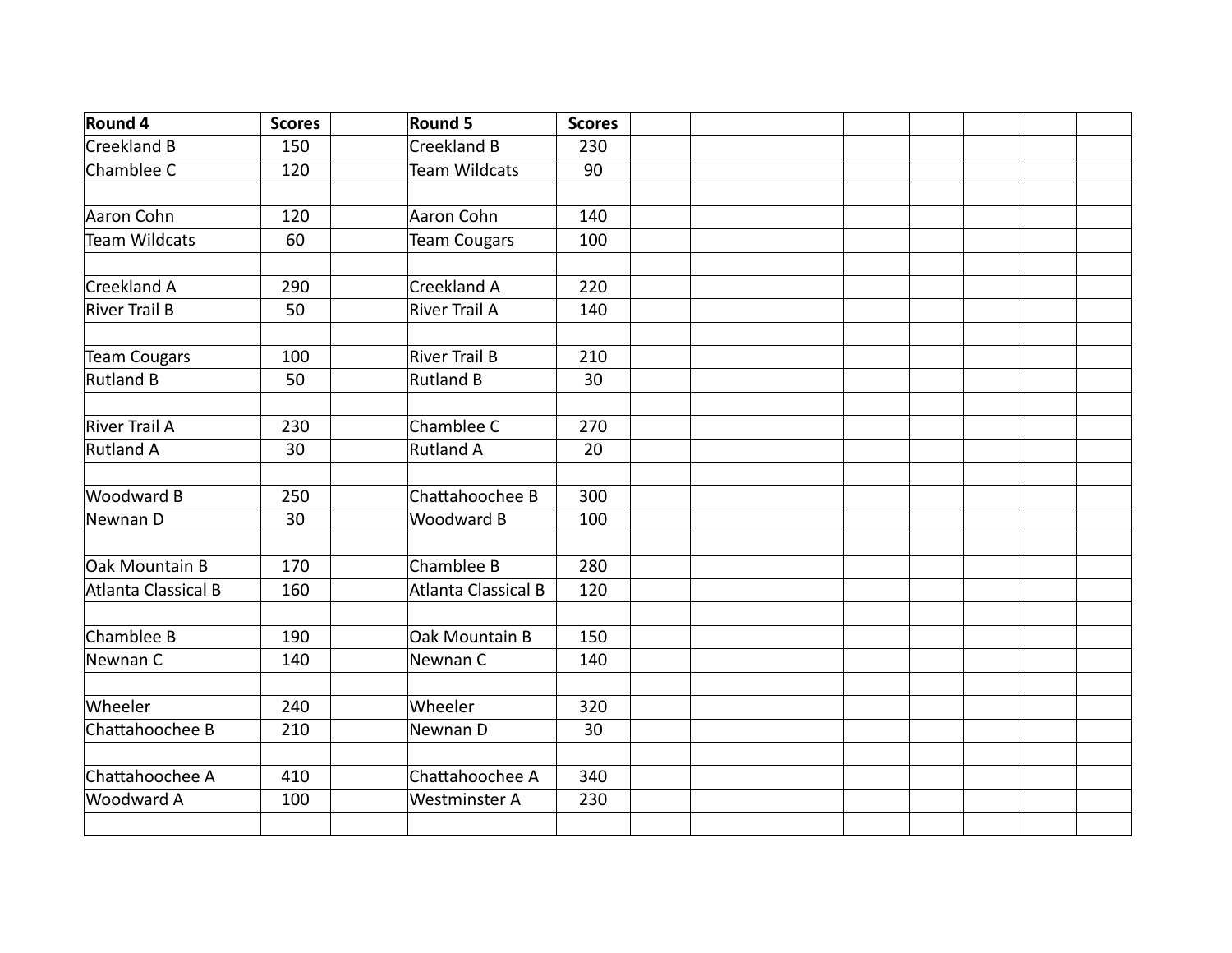| Newnan A             | 200       |           | Atlanta Classical A  | 210       |               |  |  |
|----------------------|-----------|-----------|----------------------|-----------|---------------|--|--|
| Atlanta Classical A  | 140       |           | Woodward A           | 180       |               |  |  |
|                      |           |           |                      |           |               |  |  |
| <b>Westminster A</b> | 430       |           | Newnan A             | 250       |               |  |  |
| Oak Mountain A       | 60        |           | Oak Mountain A       | 140       |               |  |  |
|                      |           |           |                      |           |               |  |  |
| <b>Westminster B</b> | 210       |           | Brookwood            | 320       |               |  |  |
| Starr's Mill         | 140       |           | Chamblee A           | 140       |               |  |  |
|                      |           |           |                      |           |               |  |  |
| Woodstock            | 250       |           | Woodstock            | 270       |               |  |  |
| Chamblee A           | 160       |           | <b>Westminster B</b> | 130       |               |  |  |
| Brookwood            | 400       |           | Newnan B             | 230       |               |  |  |
| Newnan B             | 70        |           | Starr's Mill         | 150       |               |  |  |
|                      |           |           |                      |           |               |  |  |
| <b>Final Rounds</b>  |           |           |                      |           |               |  |  |
| Quarterfinal 1       | 1st $1/4$ | 2nd $1/4$ | 3rd $1/4$            | 4th $1/4$ | <b>Totals</b> |  |  |
| (1) Brookwood        | 30        | 70        | 80                   | 70        | 250           |  |  |
| (7) Westminster B    | 60        | 10        | 50                   | 40        | 160           |  |  |
|                      |           |           |                      |           |               |  |  |
| Quarterfinal 2       | 1st $1/4$ | 2nd $1/4$ | 3rd $1/4$            | 4th $1/4$ | <b>Totals</b> |  |  |
| (2) Chattahoochee A  | 80        | 120       | 120                  | 120       | 440           |  |  |
| (8) Oak Mountain A   | 10        | 10        | 40                   | 10        | 70            |  |  |
|                      |           |           |                      |           |               |  |  |
| Quarterfinal 3       | 1st $1/4$ | 2nd $1/4$ | 3rd $1/4$            | 4th $1/4$ | <b>Totals</b> |  |  |
| (3) Westminster A    | 70        | 130       | 100                  | 80        | 380           |  |  |
| (5) Newnan A         | 20        | 10        | 50                   | 30        | 110           |  |  |
| Quarterfinal 4       |           |           |                      |           | <b>Totals</b> |  |  |
|                      | 1st $1/4$ | 2nd $1/4$ | 3rd $1/4$            | 4th $1/4$ |               |  |  |
| (4) Woodstock        | 70        | 60        | 80                   | 0         | 210           |  |  |
| (6) Chamblee A       | 20        | 50        | 50                   | 60        | 180           |  |  |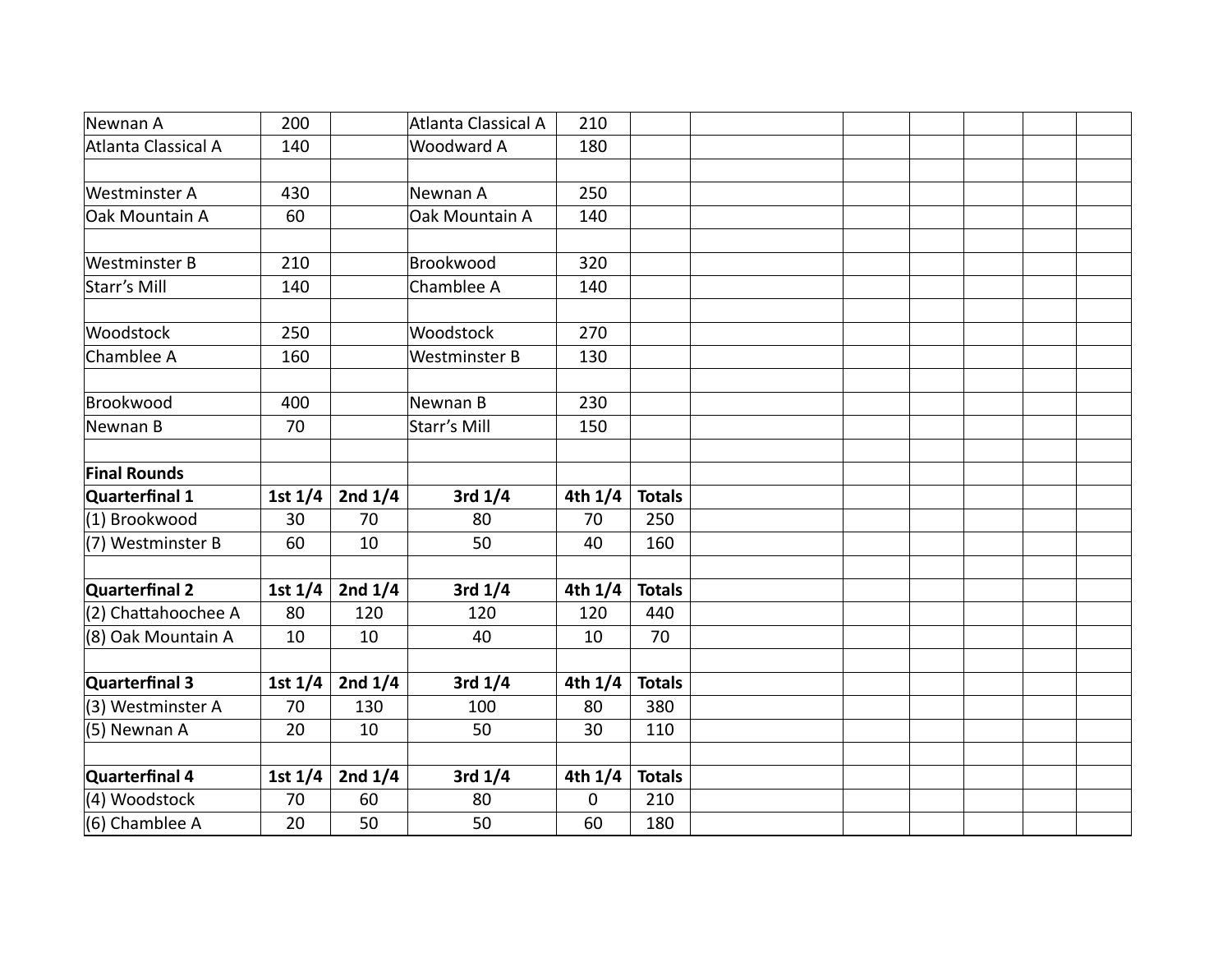| Semifinal 1             | 1st $1/4$   | 2nd $1/4$   | 3rd $1/4$ | 4th $1/4$   | <b>Totals</b> |  |  |
|-------------------------|-------------|-------------|-----------|-------------|---------------|--|--|
| (3) Westminster A       | 40          | 60          | 100       | 70          | 270           |  |  |
| (1) Brookwood           | 50          | 40          | 70        | 30          | 190           |  |  |
|                         |             |             |           |             |               |  |  |
| <b>Semifinal 2</b>      | 1st $1/4$   | 2nd $1/4$   | 3rd $1/4$ | 4th $1/4$   | <b>Totals</b> |  |  |
| (2) Chattahoochee A     | 60          | 60          | 80        | 50          | 250           |  |  |
| (4) Woodstock           | 30          | 40          | 40        | $\mathbf 0$ | 110           |  |  |
|                         |             |             |           |             |               |  |  |
| Final                   | 1st $1/4$   | 2nd $1/4$   | 3rd $1/4$ | 4th 1/4     | <b>Totals</b> |  |  |
| (2) Chattahoochee A     | 40          | 90          | 70        | 110         | 310           |  |  |
| (3) Westminster A       | 40          | 20          | 80        | 10          | 150           |  |  |
|                         |             |             |           |             |               |  |  |
| JV Quarterfinal 1       | 1st $1/4$   | 2nd $1/4$   | 3rd $1/4$ | 4th 1/4     | <b>Totals</b> |  |  |
| (1) Wheeler             | 90          | 90          | 50        | 100         | 330           |  |  |
| (8) Newnan D            | $\mathbf 0$ | $\mathbf 0$ | 0         | $\mathbf 0$ | $\mathbf 0$   |  |  |
|                         |             |             |           |             |               |  |  |
| JV Quarterfinal 2       | 1st $1/4$   | 2nd $1/4$   | 3rd $1/4$ | 4th 1/4     | <b>Totals</b> |  |  |
| (2) Chattahoochee B     | 60          | 170         | 90        | 40          | 360           |  |  |
| (7) Newnan C            | 20          | 0           | 20        | 0           | 40            |  |  |
|                         |             |             |           |             |               |  |  |
| JV Quarterfinal 3       | 1st $1/4$   | 2nd $1/4$   | 3rd $1/4$ | 4th $1/4$   | <b>Totals</b> |  |  |
| (3) Oak Mountain B      | 50          | 50          | 20        | 50          | 170           |  |  |
| (4) Chamblee B          | 40          | 40          | 60        | 10          | 150           |  |  |
|                         |             |             |           |             |               |  |  |
| JV Quarterfinal 4       | 1st $1/4$   | 2nd $1/4$   | 3rd $1/4$ | 4th 1/4     | <b>Totals</b> |  |  |
| (5) Woodward B          | 50          | 60          | 60        | 10          | 180           |  |  |
| (6) Atlanta Classical B | 40          | 10          | 20        | 20          | 90            |  |  |
|                         |             |             |           |             |               |  |  |
|                         |             |             |           |             |               |  |  |
|                         |             |             |           |             |               |  |  |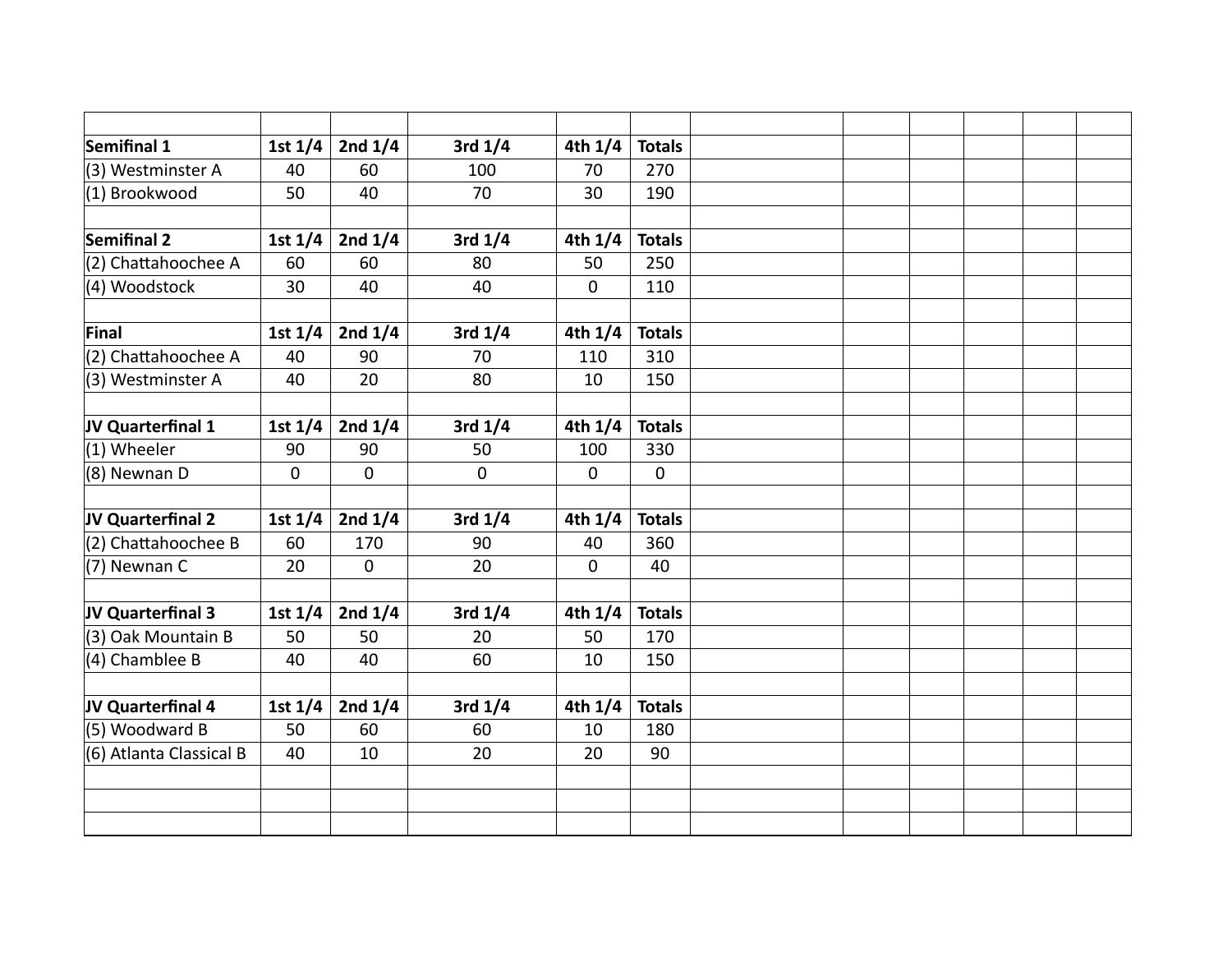| JV Semifinal 1           | 1st $1/4$ | 2nd $1/4$ | 3rd $1/4$   | 4th $1/4$   | <b>Totals</b> |  |  |  |
|--------------------------|-----------|-----------|-------------|-------------|---------------|--|--|--|
| $(1)$ Wheeler            | 80        | 70        | 70          | 40          | 260           |  |  |  |
| (4) Woodward B           | 0         | 30        | 50          | 0           | 80            |  |  |  |
|                          |           |           |             |             |               |  |  |  |
| JV Semifinal 2           | 1st $1/4$ | 2nd $1/4$ | 3rd $1/4$   | 4th $1/4$   | <b>Totals</b> |  |  |  |
| (2) Chattahoochee B      | 50        | 50        | 120         | 40          | 260           |  |  |  |
| (3) Oak Mountain B       | 40        | 50        | 60          | 50          | 200           |  |  |  |
|                          |           |           |             |             |               |  |  |  |
| JV Final                 | 1st $1/4$ | 2nd $1/4$ | 3rd $1/4$   | 4th $1/4$   | <b>Totals</b> |  |  |  |
| $(1)$ Wheeler            | 30        | 80        | 60          | 80          | 250           |  |  |  |
| (2) Chattahoochee B      | 60        | 10        | 80          | 40          | 190           |  |  |  |
|                          |           |           |             |             |               |  |  |  |
| MS Quarterfinal 1        | 1st $1/4$ | 2nd $1/4$ | 3rd $1/4$   | 4th $1/4$   | <b>Totals</b> |  |  |  |
| (1) Creekland A          | 50        | 60        | 80          | 50          | 240           |  |  |  |
| (8) Team Wildcats        | 10        | 10        | 10          | $\mathbf 0$ | 30            |  |  |  |
|                          |           |           |             |             |               |  |  |  |
| <b>MS Quarterfinal 2</b> | 1st $1/4$ | 2nd $1/4$ | 3rd $1/4$   | 4th $1/4$   | <b>Totals</b> |  |  |  |
| (2) River Trail A        | 60        | 40        | 70          | 70          | 240           |  |  |  |
| (7) Team Cougars         | 10        | 0         | 10          | 0           | 20            |  |  |  |
|                          |           |           |             |             |               |  |  |  |
| <b>MS Quarterfinal 3</b> | 1st $1/4$ | 2nd $1/4$ | $3rd$ $1/4$ | 4th $1/4$   | <b>Totals</b> |  |  |  |
| (3) Creekland B          | 40        | 20        | 60          | 30          | 150           |  |  |  |
| (6) Aaron Cohn           | 10        | 20        | 20          | 20          | 70            |  |  |  |
|                          |           |           |             |             |               |  |  |  |
| <b>MS Quarterfinal 4</b> | 1st $1/4$ | 2nd $1/4$ | 3rd $1/4$   | 4th $1/4$   | <b>Totals</b> |  |  |  |
| $(5)$ Chamblee C         | 40        | 90        | 50          | 30          | 210           |  |  |  |
| (4) River Trail B        | 30        | 20        | 30          | 30          | 110           |  |  |  |
|                          |           |           |             |             |               |  |  |  |
| MS Semifinal 1           | 1st $1/4$ | 2nd $1/4$ | 3rd $1/4$   | 4th $1/4$   | <b>Totals</b> |  |  |  |
| (1) Creekland A          | 30        | 60        | 70          | 70          | 230           |  |  |  |
| $(5)$ Chamblee C         | 30        | 20        | 40          | $\mathbf 0$ | 90            |  |  |  |